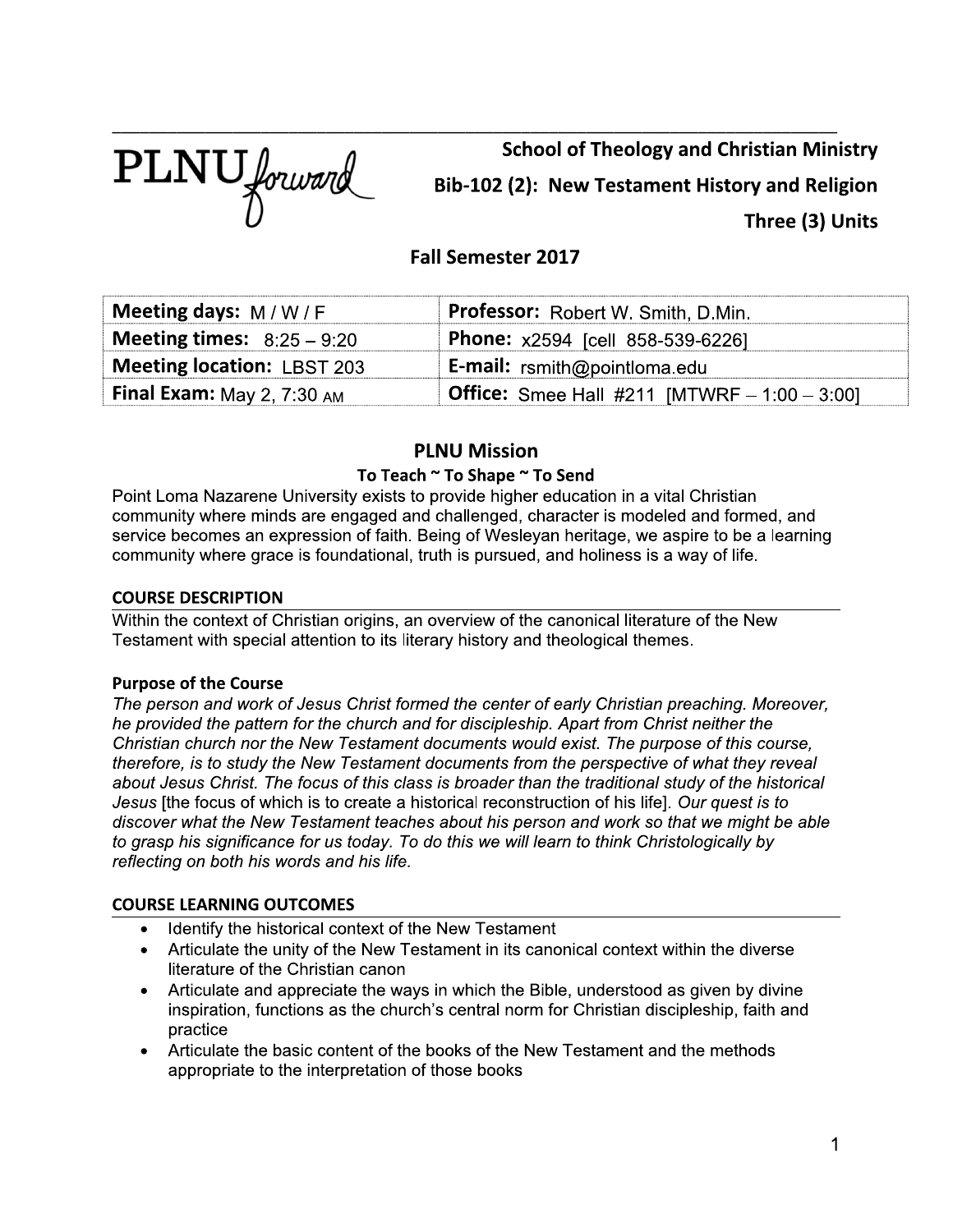# **COURSE OBJECTIVES**

- Learn to read the New Testament documents within their literary, historical, and *theological* settings.
- Recognize the central importance of Jesus in the literature of the New Testament (in the  $\bullet$ development of the early Christian church) and his significance for people in the twentyfirst century.
- Gain an overview of the New Testament Scriptures, their origin, background, major  $\bullet$ themes and essential message (e.g., note the relationship between early Christian thought and its roots in Judaism).
- Make first-hand contact with the New Testament documents in an English translation by  $\bullet$ formulating the basic theological message of each book and noting its significance for the mission of the contemporary church.
- Become familiar with the various types of literature (genre) contained in the New  $\bullet$ Testament and be able to apply this in the basic interpretation of an assigned biblical text.

# **COURSE REQUIREMENTS**

- Complete all assigned readings from the New Testament and the textbooks.
- Complete all assignments, quizzes, and examinations on their designated dates.
- Write a 1500 word biblical interpretation paper following the exegetical method included in this syllabus. The paper is due April 6, 2018, at the beginning of class.
- Participate in class discussions.

# **COURSE SCHEDULE AND ASSIGNMENTS**

| <b>DATE</b><br><b>PRESENTED</b> | <b>CLASS CONTENT OR ASSIGNMENT</b>                                        | <b>ASSIGNMENT</b><br><b>DUE DATE</b>  |
|---------------------------------|---------------------------------------------------------------------------|---------------------------------------|
| Jan 9                           | Introduction to the Class - Mark 6:1-6                                    |                                       |
| Jan 10                          | <b>The New Testament World</b><br>Historical Setting of the New Testament | <b>INT</b> 15-45<br>Luke 1:1-4; 3:1-6 |
| Jan 12                          | <b>The New Testament Writings</b>                                         | $INT 47-61$<br>$F/S$ 21-35            |
| Jan 15                          | No Class - MLK, Jr. Holiday                                               |                                       |
| Jan 17                          | Jesus                                                                     | <b>INT 63-67</b>                      |

| Jan 19 | <b>The Gospels</b>     | $INT 47-61$<br>$F/S$ 127-148<br>Matt 5-7; 13:1-52 |
|--------|------------------------|---------------------------------------------------|
| Jan 22 | The Gospel of Mark (1) | $INT 125-145$<br>Mark $1-3$                       |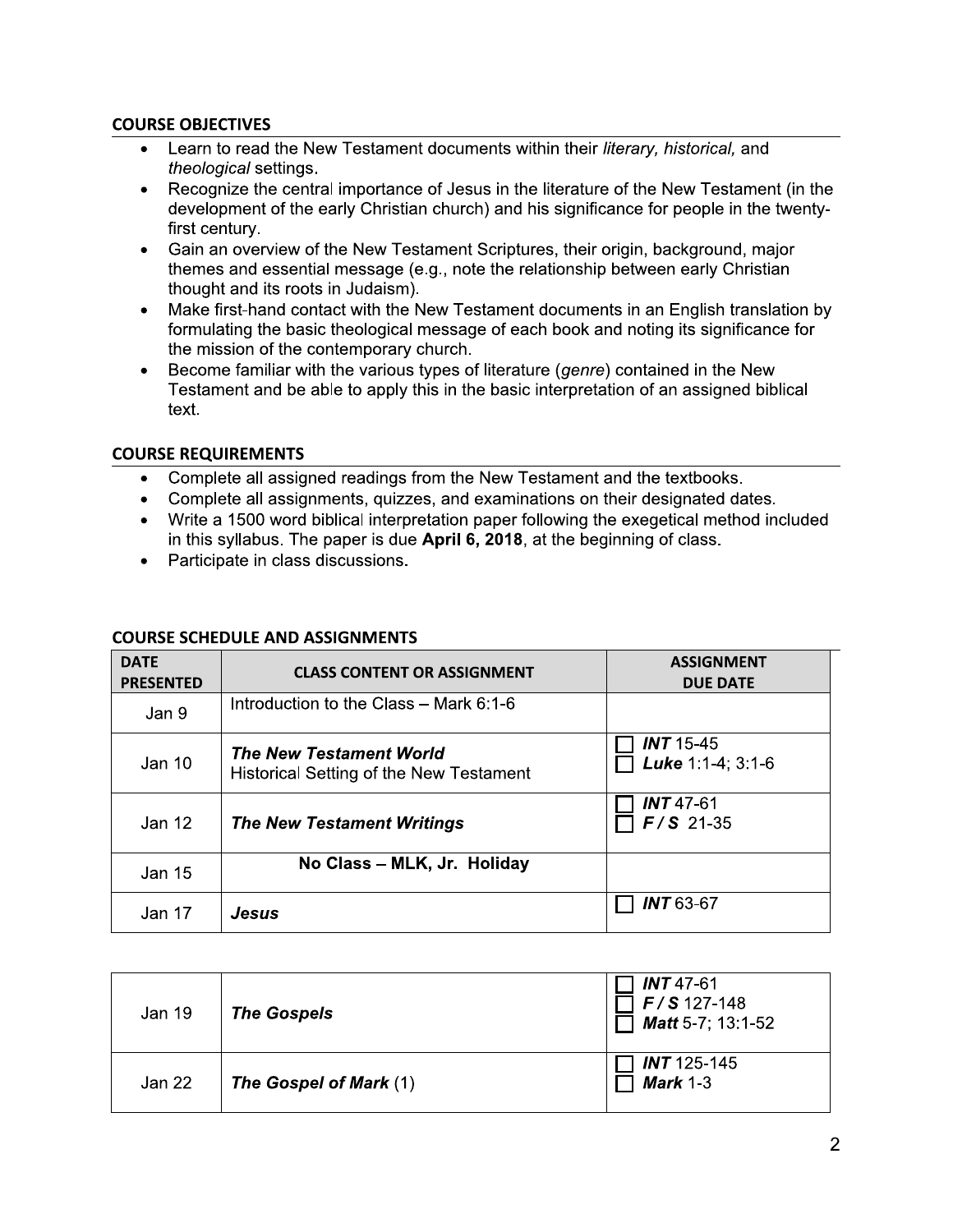| <b>Jan 24</b>    | <b>The Gospel of Mark (2)</b>                                                      | <b>Mark 4-7</b>                              |
|------------------|------------------------------------------------------------------------------------|----------------------------------------------|
| Jan 26           | <b>The Gospel of Mark (3)</b>                                                      | <b>Mark 8-10</b>                             |
| Jan 29           | The Gospel of Mark (4)                                                             | $F/S$ 132-153<br><b>Mark 11-12</b>           |
| <b>Jan 31</b>    | The Gospel of Mark (5)                                                             | Mark 13                                      |
| Feb <sub>2</sub> | The Gospel of Mark (6)<br><b>Writing Assignment:</b><br>The Kingdom of God in Mark | Mark 14-16                                   |
| Feb <sub>5</sub> | <b>The Gospel of Matthew</b>                                                       | $INT 103-123$<br>Matt 1-4; 16; 20-28         |
| Feb 7            | <b>The Gospel of Luke</b>                                                          | $INT 147-167$<br>Luke 1-3; 9:51-19:27;<br>24 |
| Feb 9            | The Gospel of John (1)                                                             | <b>INT</b> 169-189<br><b>John 1-12</b>       |
| Feb 12           | The Gospel of John (2)                                                             | <b>John 13-21</b>                            |
| Feb 14           | Exam 1                                                                             |                                              |

| Feb 16            | Acts(1)                                                                       | $INT 191-213$<br>$F/S$ 112-131<br><b>Acts 1-14</b>            |
|-------------------|-------------------------------------------------------------------------------|---------------------------------------------------------------|
| Feb 19            | Acts(2)                                                                       | <b>Acts 15-28</b>                                             |
| Feb <sub>21</sub> | <b>Introduction to the Letters of Paul</b>                                    | <b>INT</b> 215-229; 231-253<br>$F/S 57-92$<br><b>Philemon</b> |
| Feb <sub>23</sub> | Galatians (1)                                                                 | $INT 307-321$<br>Gal 1-6                                      |
| Feb 26            | Galatians (2)                                                                 | Gal 1-2                                                       |
| Feb 28            | Galatians (3)                                                                 | Gal 3-4                                                       |
| Mar 2             | Galatians (4)<br><b>Writing Assignment 2:</b><br><b>Galatians and the Law</b> | Gal 5-6                                                       |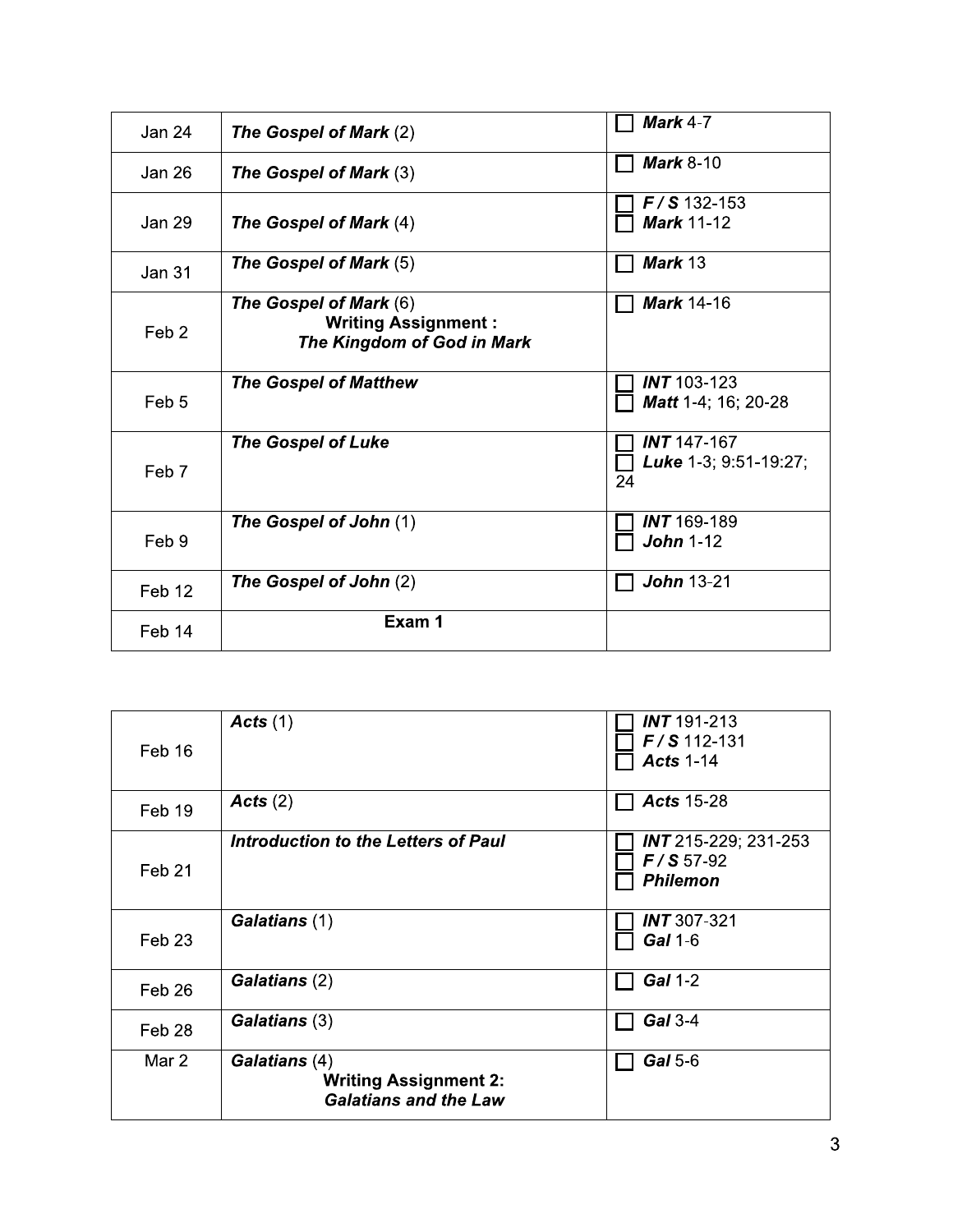| Mar 5         | <b>No Class - Spring Break</b>                                     |                                                                                      |
|---------------|--------------------------------------------------------------------|--------------------------------------------------------------------------------------|
| Mar 7         | <b>No Class - Spring Break</b>                                     |                                                                                      |
| Mar 9         | <b>No Class - Spring Break</b>                                     |                                                                                      |
| <b>Mar 12</b> | Romans (1)                                                         | <b>INT</b> 255-271<br><b>Romans 1:1-3:20</b>                                         |
| Mar 14        | Romans $(2)$                                                       | <b>Romans 3:21-5:21</b>                                                              |
| <b>Mar 16</b> | Romans $(3)$                                                       | Romans 6-8                                                                           |
| <b>Mar 19</b> | Romans $(4)$                                                       | Romans 9-16                                                                          |
| <b>Mar 21</b> | 1 Corinthians                                                      | <b>INT</b> 273-291<br>1 Corinthians 1-16                                             |
| Mar 23        | 2 Corinthians                                                      | $INT$ 312-320<br>2 Corinthians 1-13                                                  |
| <b>Mar 26</b> | <b>Ephesians and Colossians</b><br><b>Interpretation Paper Due</b> | <b>INT</b> 323-341;<br><b>INT 357-369</b><br>Ephesians 1-6;<br><b>Colossians 1-4</b> |
| <b>Mar 28</b> | Exam 2                                                             |                                                                                      |
| <b>Mar 30</b> | No Class - Easter Break                                            |                                                                                      |
| April 2       | No Class - Easter Break                                            |                                                                                      |
| April 4       | <b>Philippians</b>                                                 | Philippians 1-4                                                                      |
| April 6       | 1 and 2 Thessalonians<br><b>Interpretation Paper Due</b>           | $\sqrt{N}$ $\sqrt{N}$ 371-395<br>1 Thessalonians 1-5<br>2 Thessalonians 1-3          |
| April 9       | <b>Pastoral Epistles</b>                                           | <b>INT</b> 397-413<br>1 Timothy 1-6;<br>2 Timothy 1-4;<br>Titus 1-4                  |
| April 11      | <b>Hebrews</b>                                                     | <b>INT</b> 427-443<br>Hebrews 1-13                                                   |
| April 13      | <b>James</b>                                                       | <b>INT</b> 445-461<br>$F/S$ 233-257<br>James 1-5                                     |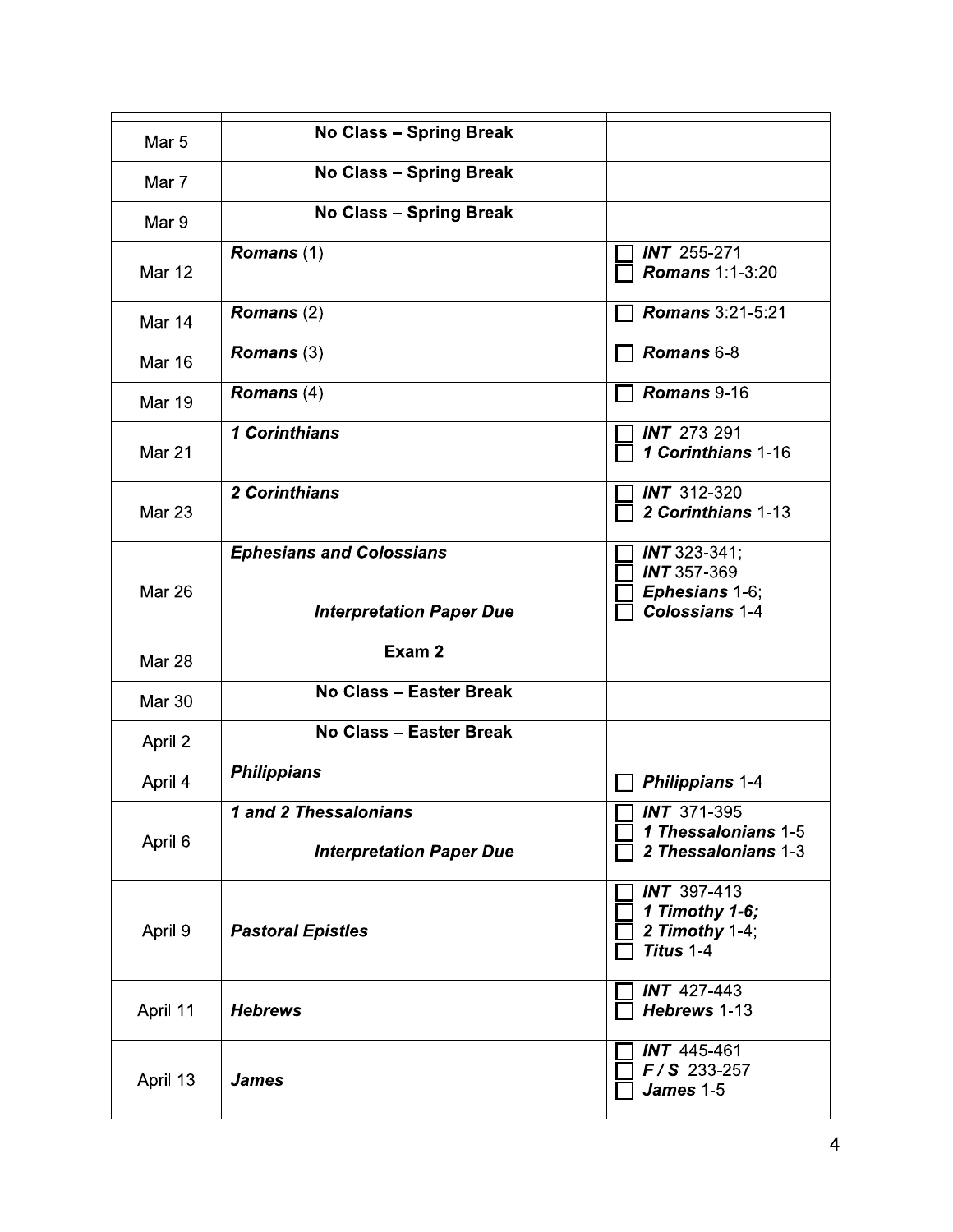| April 16 | 1 and 2 Peter; Jude                                                            | <b>INT</b> 463-491;<br><b>INT</b> 509-517;<br>1 Peter, 2 Peter, Jude |
|----------|--------------------------------------------------------------------------------|----------------------------------------------------------------------|
| April 18 | <b>The Letters of John</b>                                                     | <b>INT</b> 493-507<br>1 John; 2 John; 3<br>John                      |
| April 20 | <b>The Revelation of John (1)</b>                                              | $INT 426-439$<br>$F/S$ 258-274<br><b>Revelation 1-5</b>              |
| April 23 | <b>The Revelation of John (2)</b>                                              | <b>Revelation 6-14</b>                                               |
| April 25 | <b>The Revelation of John</b> (3)                                              | <b>Revelation 15-22</b>                                              |
| April 27 | Summary of the Class - The Significance of<br><b>New Testament Christology</b> |                                                                      |
| May 2    | <b>Final Examination</b><br>$7:30$ AM                                          |                                                                      |

### REQUIRED TEXTS AND RECOMMENDED STUDY RESOURCES

#### **Required Texts**

Powell, Mark Allan. Introducing the New Testament: A Historical, Literary, and Theological Survey. Grand Rapids, MI: Baker Academic, 2009. [INT]

A standard translation of the Bible - e.g., ESV, NRSV, NASB, NIV, NKJV, etc.

#### **Recommended Text**

Fee, Gordon D., and Stuart, Douglas. How to Read the Bible for All Its Worth. Fourth Edition. Grand Rapids, MI: Zondervan, 2014. [F / S]

#### **ASSESSMENT AND GRADING**

| <b>Points for Assignments Distribution:</b>                                                                                                                        |                                                                                  | <b>Grading Scale:</b>                                                                                 |                                                                                                    |
|--------------------------------------------------------------------------------------------------------------------------------------------------------------------|----------------------------------------------------------------------------------|-------------------------------------------------------------------------------------------------------|----------------------------------------------------------------------------------------------------|
| Quizzes<br>$\bullet$<br>Exam 1<br>$\bullet$<br>Exam 2<br>$\bullet$<br><b>Interpretation Paper</b><br>$\bullet$<br>• Writing Assignments<br>Final Exam<br>$\bullet$ | 100 points<br>150 points<br>150 points<br>250 points<br>150 points<br>200 points | $A = 94 - 100$<br>$A = 90 - 93$<br>$B+ = 87 - 89$<br>$B = 83 - 86$<br>$B - 80 - 82$<br>$C+ = 77 - 79$ | $C = 73 - 76$<br>$C - 70 - 72$<br>$D+ = 67 - 69$<br>$D = 63 - 66$<br>$D - 60 - 62$<br>$F = 0 - 59$ |

#### **INCOMPLETES AND LATE ASSIGNMENTS**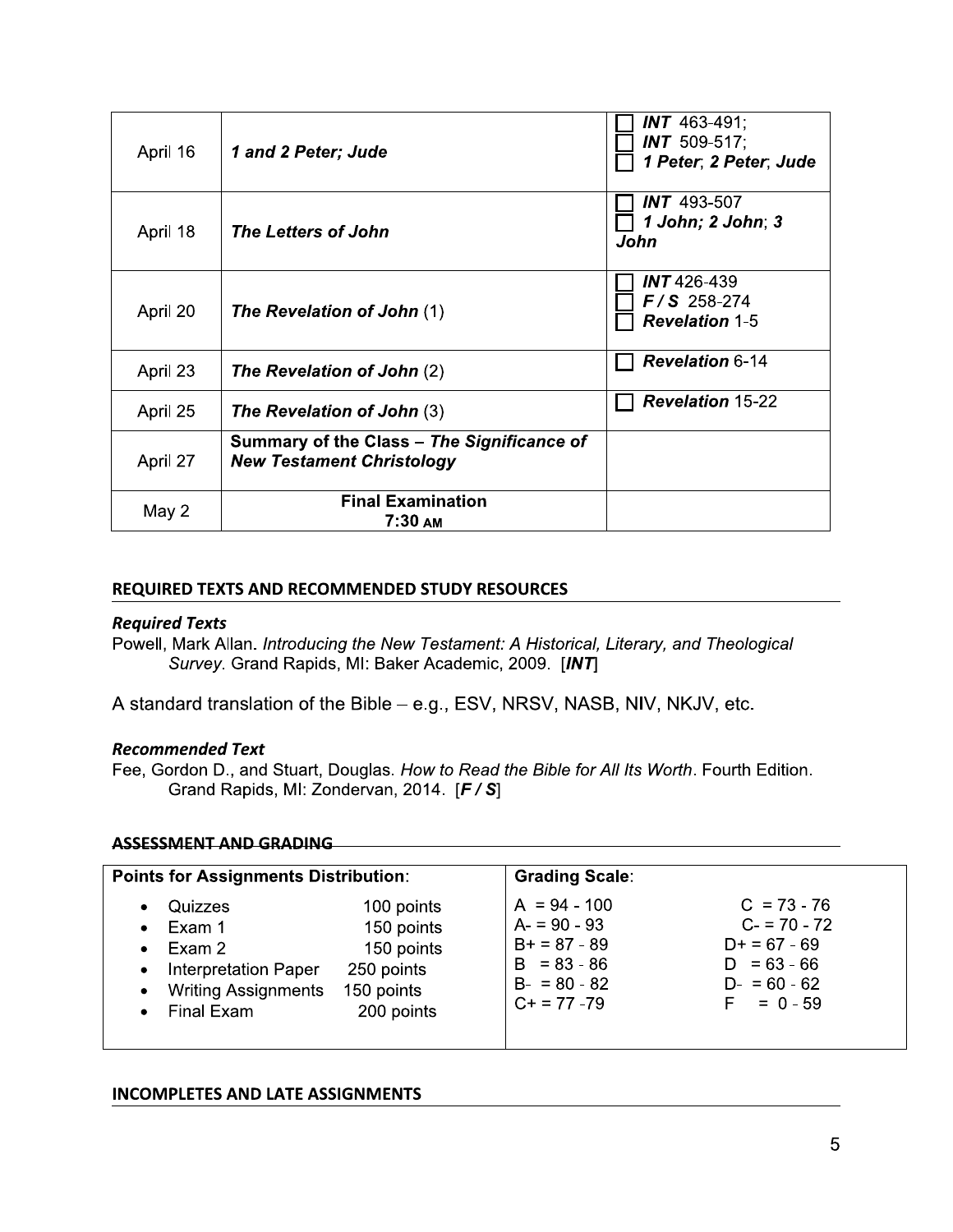All assignments are to be submitted/turned in by the beginning of the class session when they are due. Incompletes will only be assigned in extremely unusual circumstances.

#### **FINAL EXAMINATION POLICY**

Successful completion of this class requires taking the final examination on its scheduled day. The final examination schedule is posted on the Class Schedules site. No requests for early examinations or alternative days will be approved.

# PLNU COPYRIGHT POLICY

Point Loma Nazarene University, as a non-profit educational institution, is entitled by law to use materials protected by the US Copyright Act for classroom education. Any use of those materials outside the class may violate the law.

# PLNU ACADEMIC HONESTY POLICY

Students should demonstrate academic honesty by doing original work and by giving appropriate credit to the ideas of others. Academic dishonesty is the act of presenting information, ideas, and/or concepts as one's own when in reality they are the results of another person's creativity and effort. A faculty member who believes a situation involving academic dishonesty has been detected may assign a failing grade for that assignment or examination, or, depending on the seriousness of the offense, for the course. Faculty should follow and students may appeal using the procedure in the university Catalog. See Academic Policies for definitions of kinds of academic dishonesty and for further policy information.

# PLNU ACADEMIC ACCOMMODATIONS POLICY

If you have a diagnosed disability, please contact PLNU's Disability Resource Center (DRC) within the first two weeks of class to demonstrate need and to register for accommodation by phone at 619-849-2486 or by e-mail at DRC@pointloma.edu. See Disability Resource Center for additional information.

# PLNU ATTENDANCE AND PARTICIPATION POLICY

Regular and punctual attendance at all classes is considered essential to optimum academic achievement. If the student is absent from more than 10 percent of class meetings, the faculty member can file a written report which may result in de-enrollment. If the absences exceed 20 percent, the student may be de-enrolled without notice until the university drop date or, after that date, receive the appropriate grade for their work and participation. See Academic Policies in the Undergraduate Academic Catalog.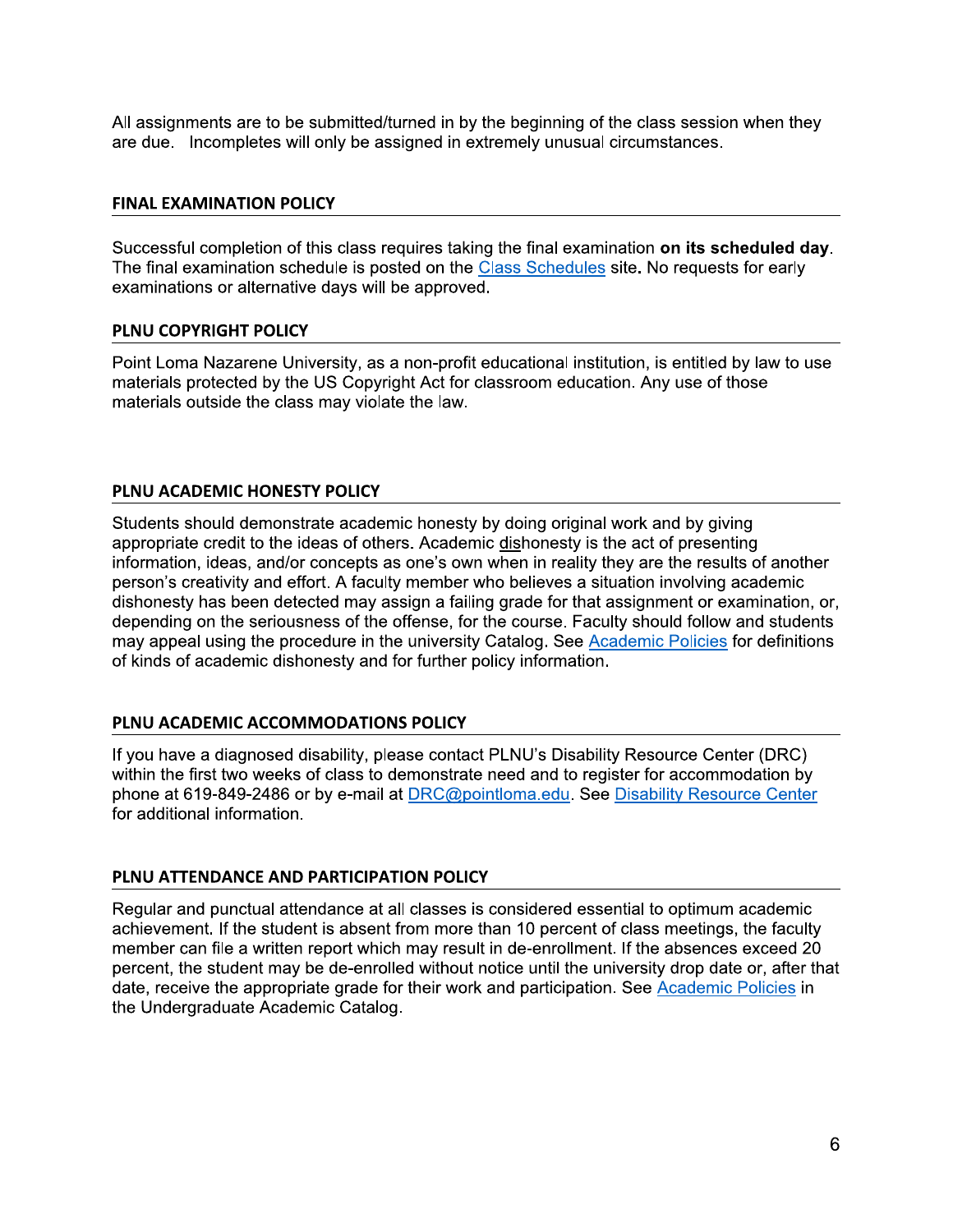### **INTERPRETATION PAPER GUIDE**

First, select a passage of Scripture to be interpreted. To find the meaning of your selected passage, choose a thought-unit of reasonable size. If it is too large, you will not be able to provide adequate detail. If too small, you may not have enough content to demonstrate a structural meaning. A non-narrative thought-unit could range from four to 15 verses, a narrative passage might be considerably longer (see Jesus and the Woman at the Well [John 4]). Briefly explain why your passage is a legitimate thought-unit. Look for indicators such as change of subject, speaker, location, genre, etc.

Second, read, re-read, and re-re-read your passage. Spent at least a week (two weeks are recommended) reading through your passage before actually beginning careful study of the passage. After four or five readings of the text, begin to note (by writing down) the significant details of the text and show how they fit together. Note carefully any questions that have arisen during your reading of the text. Think carefully about the overriding purpose of the document in which your passage is found and note how your text is related to it (if you can find the purpose of your book in an Introduction to the New Testament or in the opening of a standard commentary). The goal of this assignment is to learn how to make an appropriate interpretation of your passage by analyzing its structure, setting and content

Third (to be done throughout your study), pray that the Lord will guide you in understanding the text and in hearing (and taking to heart) its message. Prayer is not a substitute for research. But neither is research a substitute for prayer. Do your research with your heart open before God. Fourth, section your paper under the following headings:

Introduction: Introduce not only your passage, but the paper. Provide an outline of the paper within the introduction. Say what you are going to do. Length: One to two paragraphs.

Justify Your Thought-Unit: Explain why your passage is a legitimate thought unit. Look for indicators such as change of subject, speaker, location, genre, etc. Pay attention to inclusions. Length: On paragraph. Note: This section is not about justifying why it is good to study your passage. Rather, it is about justifying why you being with a particular verse and end with a particular verse. Length: One to two paragraphs.

**Identify the Genre:** What is the genre of your specific passage as well as the document to which it belongs? Use Fee and Stuart (How to Read the Bible for All Its Worth) to point out the implications of your genre for exegesis. Length: One to two paragraphs.

Do the Exegesis: Now direct your attention to the details of the text. Probe your passage by asking relevant questions of it. Identify the parts by which it is composed. Carefully outline your passage. What did the text mean to its author and its first recipients? Key questions to ask:

(1) What is the *historical context* of your passage? This includes pertinent political, cultural, and social factors, and especially the occasion and purpose of the text. What situation called forth the text from the author? Who is writing/speaking to whom and why? What outside information do we need to know in order to understand what is being said? Are there possible and/or identifiable multiple historical contexts? For example, in the NT the Gospels have the dual setting of Jesus in his ministry and also that of the evangelists and his church. Length: One or two major paragraphs

(2) What is the *literary context* of your passage? What is the larger argument/story-line? What is the writer's line of thought and where does your passage fit within it? Length: One to two major paragraphs.

(3) What is the **content** of your passage? Unpack the "meaning load" that the passage is carrying. Trace the line of thought/argument within the text. Identify the meaning of key words, the significance of key events, etc. Be able to outline your passage. Know how it hangs together and the point(s) that is/are being made. How does it speak to the situation and what is it saying? This is where you finally get at what specifically the author intended to say, what the author was saying/writing to those who first heard/read it. At this point, you